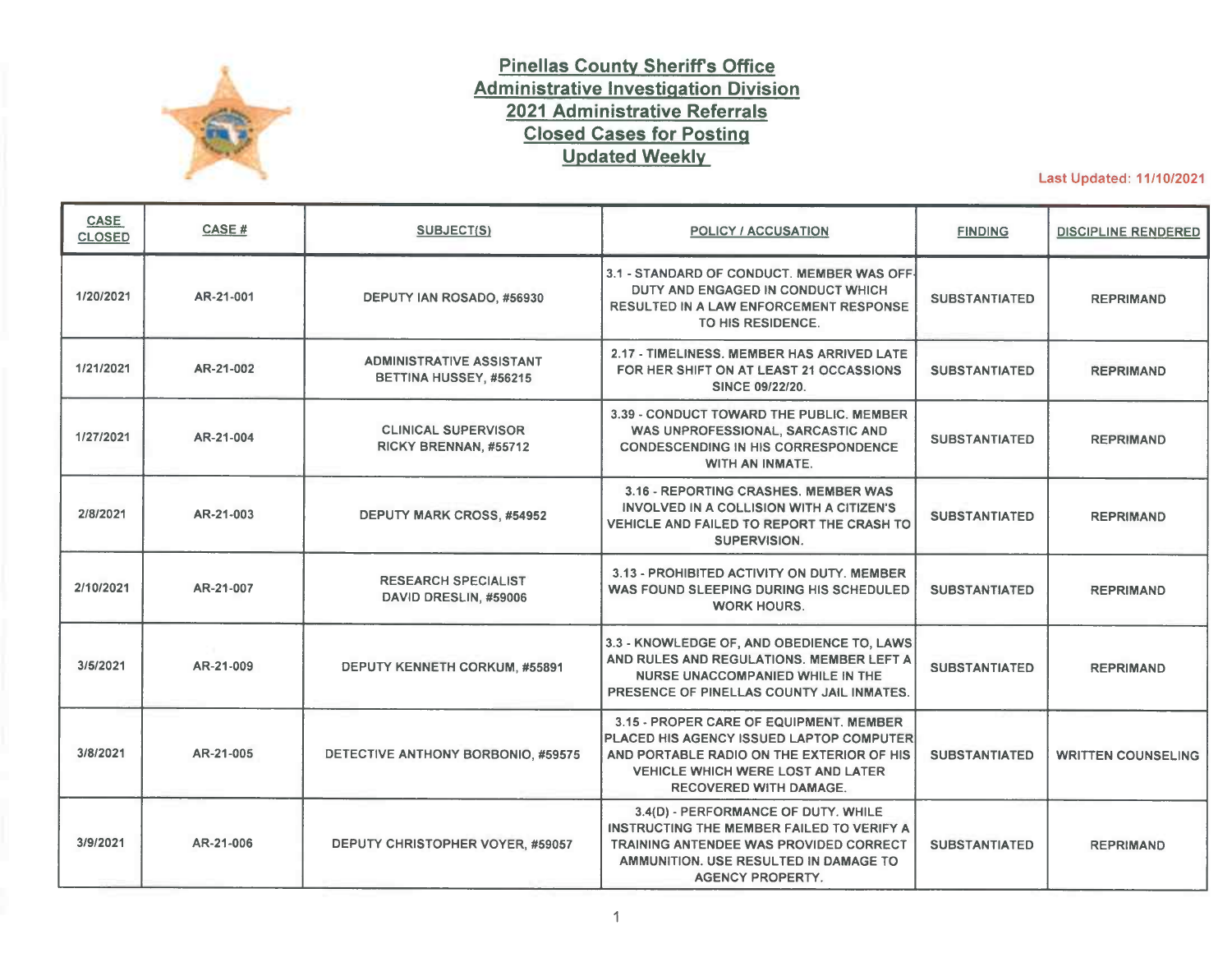| CASE<br><b>CLOSED</b> | CASE#     | <b>SUBJECT(S)</b>                                                            | <b>POLICY / ACCUSATION</b>                                                                                                                                 | <b>FINDING</b>       | <b>DISCIPLINE RENDERED</b> |
|-----------------------|-----------|------------------------------------------------------------------------------|------------------------------------------------------------------------------------------------------------------------------------------------------------|----------------------|----------------------------|
| 3/9/2021              | AR-21-008 | <b>CHILD PROTECTION INVESTIGATOR</b><br>NICOLE STANLEY, #60105               | 3.4(D) - PERFORMANCE OF DUTY, MEMBER<br><b>FAILED TO COMPLETE CASE RELATED</b><br><b>DOCUMENTATION WITHIN TIMEFRAMES</b><br><b>ESTABLISHED BY POLICY.</b>  | <b>SUBSTANTIATED</b> | <b>REPRIMAND</b>           |
| 3/12/2021             | AR-21-010 | <b>FAMILY SUPPORT SERVICES WORKER</b><br>DEANNA HOBSON, #60178               | 3.3 - KNOWLEDGE OF, AND OBEDIENCE TO, LAWS<br>AND RULES AND REGULATIONS. MEMBER<br><b>CONDUCTED AN UNAUTHORIZED COMPUTER</b><br>INQUIRY.                   | <b>SUBSTANTIATED</b> | <b>WRITTEN COUNSELING</b>  |
| 3/15/2021             | AR-21-016 | <b>CORPORAL GILBERTO PEREZ, #57156</b>                                       | 3.3 - KNOWLEDGE OF, AND OBEDIENCE TO, LAWS<br>AND RULES AND REGULATIONS. MEMBER<br><b>ACCIDENTALLY DISCHARGED HIS ELECTRONIC</b><br><b>CONTROL WEAPON.</b> | <b>SUBSTANTIATED</b> | <b>WRITTEN COUNSELING</b>  |
| 3/22/2021             | AR-21-015 | DEPUTY JOSEPH ROBINSON, #58520                                               | 2.17 - TIMELINESS. MEMBER HAS ARRIVED LATE<br>FOR HIS SHIFT ON SIX OCCASIONS SINCE 10/15/20                                                                | <b>SUBSTANTIATED</b> | <b>REPRIMAND</b>           |
| 3/25/2021             | AR-21-014 | DEPUTY JAMES WILHELM, #56466                                                 | 3.3 - KNOWLEDGE OF, AND OBEDIENCE TO, LAWS<br>AND RULES AND REGULATIONS. MEMBER<br><b>ACCIDENTALLY DISCHARGED HIS ELECTRONIC</b><br><b>CONTROL WEAPON.</b> | <b>SUBSTANTIATED</b> | <b>WRITTEN COUNSELING</b>  |
| 3/26/2021             | AR-21-013 | <b>LICENSED PRACTICAL NURSE</b><br>JANIS MCKIEL, #59672                      | 3.4(D) - PERFORMANCE OF DUTY. MEMBER<br>FAILED TO RESPOND TO AN INMATE MEDICAL<br><b>COMPLAINT REPORTED BY A DETENTION</b><br>DEPUTY.                      | <b>SUBSTANTIATED</b> | <b>REPRIMAND</b>           |
| 3/29/2021             | AR-21-017 | <b>CORPORAL SHAWN BRINSON, #58505</b><br><b>DEPUTY EUGENE SNITKO, #58643</b> | 3.31(D) - FAILING TO SUBMIT PROPERLY WRITTEN<br><b>REPORTS. MEMBERS FAILED TO DOCUMENT</b><br>THEIR INVOLVEMENT IN AN INCIDENT WITH AN<br>INMATE.          | <b>SUBSTANTIATED</b> | <b>REPRIMAND</b>           |
| 3/31/2021             | AR-21-018 | DETECTIVE DENNIS CURTIN, #58373                                              | 3.15 - PROPER CARE OF EQUIPMENT. MEMBER<br><b>LOST HIS AGENCY ISSUED ELECTRONIC</b><br><b>CONTROL WEAPON.</b>                                              | <b>SUBSTANTIATED</b> | <b>WRITTEN COUNSELING</b>  |
| 4/1/2021              | AR-21-012 | <b>LICENSED PRACTICAL NURSE</b><br>REGINALD JOSEPH, #58131                   | 3.4(D) - PERFORMANCE OF DUTY. MEMBER<br>FAILED TO FOLLOW ESTABLISHED PROCEDURES<br>WHILE ADDRESSING A PATIENT'S MEDICAL<br><b>COMPLAINT.</b>               | <b>SUBSTANTIATED</b> | <b>WRITTEN COUNSELING</b>  |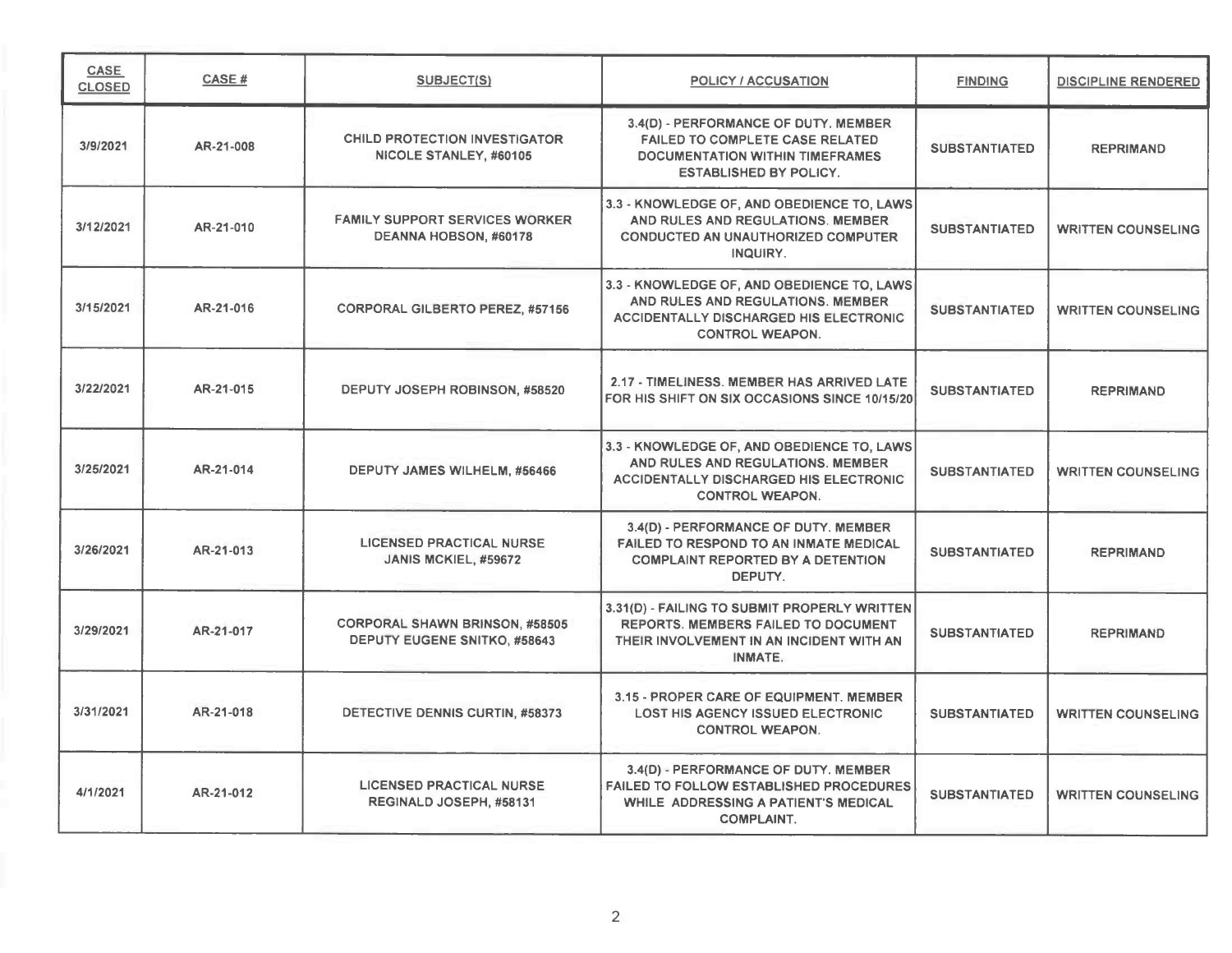| <b>CASE</b><br><b>CLOSED</b> | <b>CASE#</b> | <b>SUBJECT(S)</b>                                                             | POLICY / ACCUSATION                                                                                                                                                                        | <b>FINDING</b>       | DISCIPLINE RENDERED       |
|------------------------------|--------------|-------------------------------------------------------------------------------|--------------------------------------------------------------------------------------------------------------------------------------------------------------------------------------------|----------------------|---------------------------|
| 4/29/2021                    | AR-21-023    | <b>CORPORAL THOMAS CASSIDY, #58636</b><br>DEPUTY HUNTER STOUT, #60156         | 3.4(D) - PERFORMANCE OF DUTY. MEMBERS DID<br>NOT AUTHOR A WRITTEN REPORT OR NOTIFY<br><b>CHAIN OF COMMAND OF INMATE FIGHT.</b>                                                             | <b>SUBSTANTIATED</b> | <b>REPRIMAND</b>          |
| 5/3/2021                     | AR-21-019    | <b>LICENSED PRACTICAL NURSE</b><br>ALANNA SPINACI, #60378                     | 3.39 - CONDUCT TOWARD THE PUBLIC, MEMBER<br>ENGAGED IN A VERBAL ARGUMENT WITH AN<br><b>INMATE AND CALLED THE INMATE A PROFANE</b><br>NAME.                                                 | <b>SUBSTANTIATED</b> | <b>WRITTEN COUNSELING</b> |
| 5/3/2021                     | AR-21-022    | DEPUTY HERBERT PORRATA, #60304                                                | 3.3 - KNOWLEDGE OF, AND OBEDIENCE TO, LAWS<br>AND RULES AND REGULATIONS. MEMBER<br><b>ACCIDENTALLY DISCHARGED HIS ELECTRONIC</b><br><b>CONTROL WEAPON.</b>                                 | <b>SUBSTANTIATED</b> | <b>WRITTEN COUNSELING</b> |
| 5/13/2021                    | AR-21-011    | <b>LICENSED PRACTICAL NURSE</b><br>JANE DESANTO, #56255                       | 3.4(D) - PERFORMANCE OF DUTY. MEMBER<br>ALLOWED AN INMATE COMPLAINANING OF A<br><b>MEDICAL CONCERN TO REMAIN IN THEIR</b><br><b>CURRENT HOUSING.</b>                                       | <b>SUBSTANTIATED</b> | <b>WRITTEN COUNSELING</b> |
| 5/14/2021                    | AR-21-020    | SERGEANT JAMES ARNTZ, #55450                                                  | 3.31(F) - FAILURE TO PROPERLY SUPERVISE.<br><b>MEMBER FAILED TO PROPERLY SUPERVISE A</b><br>SUBORDINATE MEMBER WHO ENGAGED IN THE<br>PURSUIT OF A VEHICLE.                                 | <b>SUBSTANTIATED</b> | <b>REPRIMAND</b>          |
| 5/17/2021                    | AR-21-025    | DEPUTY CARLOS PURCHADES, #60154                                               | 3.15 - PROPER CARE OF EQUIPMENT. MEMBER<br>FAILED TO SECURE HIS PERSONALLY OWNED<br>VEHICLE, RESULTING IN THE THEFT OF HIS<br><b>AGENCY CREDENTIALS.</b>                                   | <b>SUBSTANTIATED</b> | <b>WRITTEN COUNSELING</b> |
| 5/25/2021                    | AR-21-021    | DEPUTY JONATHAN MCMANIS, #56128                                               | 3.1 - STANDARD OF CONDUCT. MEMBER MADE<br><b>INAPPROPRIATE COMMENTS WHILE ATTENDING</b><br><b>TRAINING.</b>                                                                                | <b>SUBSTANTIATED</b> | <b>REPRIMAND</b>          |
| 6/1/2021                     | AR-21-028    | SERGEANT JAMES BRUECHNER, #54400                                              | 3.31(F) - FAILURE TO PROPERLY SUPERVISE.<br>MEMBER FAILED TO PROPERLY SUPERVISE A<br>SUBORDINATE MEMBER, WHICH RESULTED IN A<br><b>CRIMINAL INVESTIGATION BEING HANDLED</b><br>IMPROPERLY. | <b>SUBSTANTIATED</b> | <b>REPRIMAND</b>          |
| 6/2/2021                     | AR-21-029    | <b>JUVENILE ELECTRONIC MONITORING</b><br><b>SPECIALIST PAUL HICKS, #56223</b> | 3.4(D) - PERFORMANCE OF DUTY. MEMBER WAS<br>SARCASTIC AND DEFIANT TOWARD AN<br>ASSISTANT STATE ATTORNEY DURING TRIAL<br><b>PREPARATIONS.</b>                                               | <b>SUBSTANTIATED</b> | <b>WRITTEN COUNSELING</b> |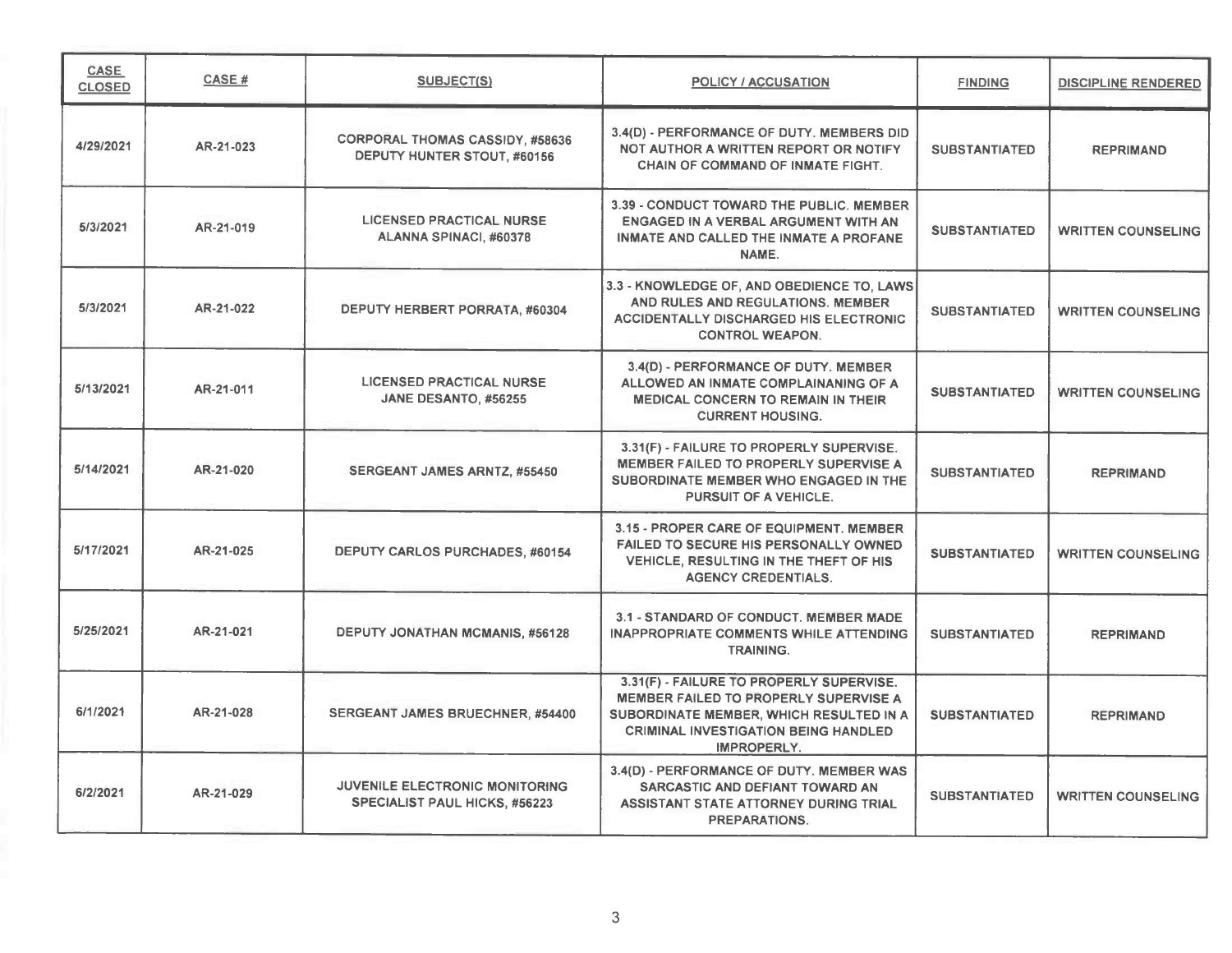| <b>CASE</b><br><b>CLOSED</b> | CASE#     | SUBJECT(S)                                                                 | <b>POLICY / ACCUSATION</b>                                                                                                                                                  | <b>FINDING</b>       | <b>DISCIPLINE RENDERED</b> |
|------------------------------|-----------|----------------------------------------------------------------------------|-----------------------------------------------------------------------------------------------------------------------------------------------------------------------------|----------------------|----------------------------|
| 6/2/2021                     | AR-21-030 | <b>CORPORAL KEVIN FEY, #58326</b>                                          | 3.3 - KNOWLEDGE OF, AND OBEDIENCE TO, LAWS<br>AND RULES AND REGULATIONS. MEMBER<br><b>ACCIDENTALLY DISCHARGED HIS ELECTRONIC</b><br><b>CONTROL WEAPON.</b>                  | <b>SUBSTANTIATED</b> | <b>WRITTEN COUNSELING</b>  |
| 6/4/2021                     | AR-21-024 | <b>DEPUTY NICHOLAS VEGA, #59647</b>                                        | 3.15 - PROPER CARE OF EQUIPMENT. MEMBER<br>LEFT HIS AGENCY ISSUED RIFLE UNSECURED IN<br>THE PASSENGER COMPARTMENT OF HIS<br><b>VEHICLE, WHICH WAS UNLOCKED.</b>             | <b>SUBSTANTIATED</b> | <b>REPRIMAND</b>           |
| 6/8/2021                     | AR-21-027 | <b>PROBATION SUPERVISOR</b><br><b>DESIREE BRITT-ANDERSON, #57446</b>       | 3.4(D) - PERFORMANCE OF DUTY. MEMBER<br>FAILED TO TAKE FOLLOW-UP ACTION OR NOTIFY<br><b>HER SUPERVISION OF AN OVERSIGHT ERROR</b><br><b>DISCOVERED DURING A CASE AUDIT.</b> | <b>SUBSTANTIATED</b> | <b>REPRIMAND</b>           |
| 6/1/2021                     | AR-21-026 | DEPUTY CLAY SAUNDERS, #55790                                               | 3.19 - CARE, CUSTODY, AND CONTROL OF<br>PROPERTY / EVIDENCE, MEMBER FAILED TO<br><b>PROPERLY SUBMIT EVIDENCE COLLECTED</b><br>DURING A VEHICLE BURGLARY INVESTIGATION.      | <b>SUBSTANTIATED</b> | <b>WRITTEN COUNSELING</b>  |
| 6/21/2021                    | AR-21-031 | DEPUTY BRIAN BEELER, #59216                                                | 3.15 - PROPER CARE OF EQUIPMENT. MEMBER<br><b>LOST HIS AGENCY CREDENTIALS AND BUILDING</b><br><b>ACCESS CARD.</b>                                                           | <b>UNFOUNDED</b>     | N/A                        |
| 6/25/2021                    | AR-21-033 | DEPUTY CATHERINE FEDELE, #59038                                            | 3.3 - KNOWLEDGE OF, AND OBEDIENCE TO, LAWS<br>AND RULES AND REGULATIONS. MEMBER<br><b>ACCIDENTALLY DISCHARGED HER ELECTRONIC</b><br><b>CONTROL WEAPON.</b>                  | <b>SUBSTANTIATED</b> | <b>WRITTEN COUNSELING</b>  |
| 6/25/2021                    | AR-21-036 | DEPUTY STEPHANIE MANN, #56187                                              | 3.39 - CONDUCT TOWARD THE PUBLIC. MEMBER<br>BEGAN AN UNWANTED, PERSONAL<br><b>CONVERSATION WITH AN INMATE.</b>                                                              | <b>SUBSTANTIATED</b> | <b>REPRIMAND</b>           |
| 6/29/2021                    | AR-21-035 | <b>MEDICAL DIRECTOR KEVIN KYLE, #58893</b>                                 | 3.1 - STANDARD OF CONDUCT. MEMBER WAS<br><b>RUDE AND CONDESCENDING TOWARD AN</b><br><b>APPLICANT.</b>                                                                       | <b>SUBSTANTIATED</b> | <b>REPRIMAND</b>           |
| 7/7/2021                     | AR-21-032 | <b>INMATE RECORDS SPECIALIST III</b><br><b>MARLIN RIVERA-PEREZ, #59262</b> | 3.4(D) - PERFORMANCE OF DUTY. MEMBER<br>FAILED TO VERIFY A COURT ORDERED<br><b>CUSTODIAN WAS PRESENT PRIOR TO THE</b><br><b>RELEASE OF AN INMATE.</b>                       | <b>SUBSTANTIATED</b> | <b>REPRIMAND</b>           |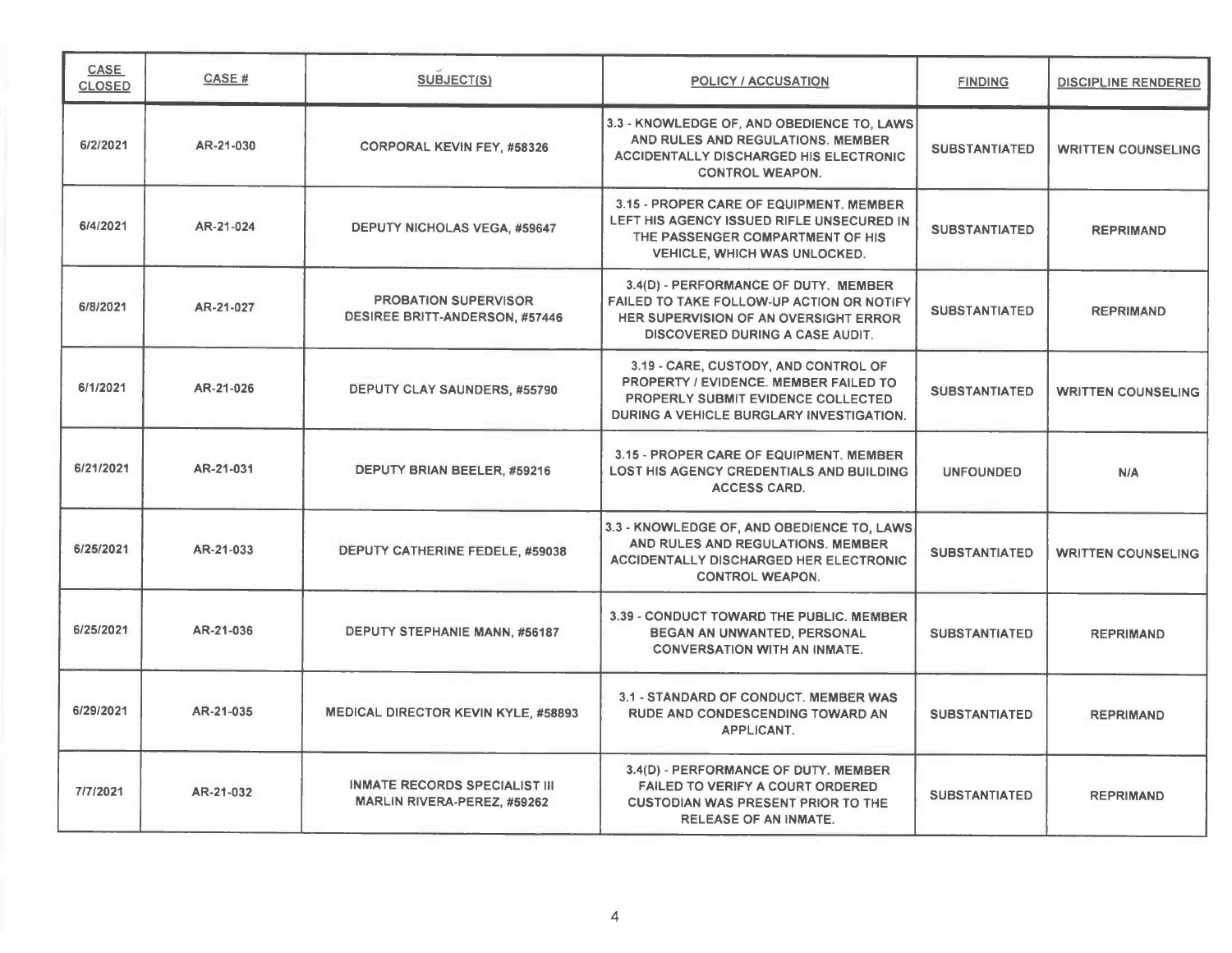| CASE<br><b>CLOSED</b> | CASE#     | <b>SUBJECT(S)</b>                                                                                                                                  | <b>POLICY / ACCUSATION</b>                                                                                                                                                                                                                     | <b>FINDING</b>       | DISCIPLINE RENDERED       |
|-----------------------|-----------|----------------------------------------------------------------------------------------------------------------------------------------------------|------------------------------------------------------------------------------------------------------------------------------------------------------------------------------------------------------------------------------------------------|----------------------|---------------------------|
| 7/12/2021             | AR-21-034 | LIEUTENANT THOMAS MONTGOMERY, #54581<br>LIEUTENANT WILLIAM BYRD, #54118<br>SERGEANT CHAD MCINTYRE. #56081<br><b>SERGEANT LONNIE REDMON, #56592</b> | 3.31(F) - FAILURE TO PROPERLY SUPERVISE.<br>MEMBERS TOOK NO SUPERVISORY ACTION TO<br>TERMINATE AN UNAUTHORIZED PURSUIT.                                                                                                                        | <b>SUBSTANTIATED</b> | <b>REPRIMAND X4</b>       |
| 8/2/2021              | AR-21-038 | <b>CORPORAL SCOTT COLLINS, #55688</b>                                                                                                              | 3.4(D) - PERFORMANCE OF DUTY. MEMBER<br>ALLOWED A HANDCUFFED JUVENILE TO<br>TEMPORARILY ESCAPE FROM HIS CUSTODY.                                                                                                                               | <b>SUBSTANTIATED</b> | <b>REPRIMAND</b>          |
| 8/9/2021              | AR-21-037 | <b>INMATE RECORDS SPECIALIST III</b><br><b>KAREN KUNZ, #57593</b>                                                                                  | 3.4(D) - PERFORMANCE OF DUTY. MEMBER<br><b>FAILED TO TAKE ACTION ON A TELETYPE</b><br>RELEASING AN OUT OF STATE HOLD ON AN<br>INMATE. THE ERROR RESULTED IN A NINE AND A<br><b>HALF HOUR OVERSTAY.</b>                                         | <b>SUBSTANTIATED</b> | <b>REPRIMAND</b>          |
| 8/9/2021              | AR-21-040 | <b>INMATE RECORDS SPECIALIST III</b><br>EDITH PATRICK, #58099                                                                                      | 3.4(D) - PERFORMANCE OF DUTY. MEMBER<br>INACCURATELY COMPLETED THE BOOKING<br><b>VERIFICATION PROCESS ON AN INMATE WHICH</b><br><b>RESULTED IN AN ERRONEOUS RELEASE.</b>                                                                       | <b>SUBSTANTIATED</b> | <b>WRITTEN COUNSELING</b> |
| 8/9/2021              | AR-21-045 | DEPUTY JACK SKIPPER, #59173                                                                                                                        | 3.3 - KNOWLEDGE OF, AND OBEDIENCE TO, LAWS<br>AND RULES AND REGULATIONS. MEMBER<br><b>ACCIDENTALLY DISCHARGED HIS ELECTRONIC</b><br><b>CONTROL WEAPON.</b>                                                                                     | <b>SUBSTANTIATED</b> | <b>WRITTEN COUNSELING</b> |
| 8/10/2021             | AR-21-041 | <b>INMATE RECORDS SPECIALIST III</b><br><b>ANTOINETTE GUGLIOTA, #54151</b>                                                                         | 3.4(D) - PERFORMANCE OF DUTY. MEMBER<br>FAILED TO RECOGNIZE AN INMATE HAD AN<br>ACTIVE PROBABLE CAUSE AFFIDAVIT FOR THEIR<br>ARREST, WHICH RESULTED IN AN ERRONEOUS<br><b>RELEASE.</b>                                                         | <b>SUBSTANTIATED</b> | <b>REPRIMAND</b>          |
| 8/10/2021             | AR-21-044 | <b>CLINICAL SUPERVISOR</b><br><b>VALERIE PHILLIPS, #58451</b>                                                                                      | 3.4(A) - PERFORMANCE OF DUTY. MEMBER<br><b>REFUSED TO ASSIST DETENTION AND</b><br><b>CORRECTIONS STAFF WITH THE BATHING OF AN</b><br>INMATE.                                                                                                   | <b>SUBSTANTIATED</b> | <b>REPRIMAND</b>          |
| 8/12/2021             | AR-21-042 | SERGEANT JOHN WAUGH, #55220                                                                                                                        | 3.4(D) - PERFORMANCE OF DUTY. MEMBER<br>IMPROPERLY DIRECTED A SUBORDINATE TO<br><b>REFER CRIMINAL CHARGES TO THE STATE</b><br>ATTORNEY'S OFFICE IN LIEU OF A PHYSICAL<br>ARREST, AFTER PROBABLE CAUSE HAD BEEN<br>DEVELOPED FOR CHILD NEGLECT. | <b>SUBSTANTIATED</b> | <b>REPRIMAND</b>          |
| 8/27/2021             | AR-21-047 | DEPUTY LEVI BLAKE, #59881                                                                                                                          | 3.4(D) - PERFORMANCE OF DUTY. MEMBER<br>FAILED TO APPEAR FOR A VIDEO DEPOSITION<br>FOR WHICH HE WAS SUBPOENAED TO ATTEND.<br><b>ADDITIONALLY, MEMBER AUTHORED SIX</b><br><b>REPORTS WHICH CONTAINED CRITICAL ERRORS.</b>                       | <b>SUBSTANTIATED</b> | <b>WRITTEN COUNSELING</b> |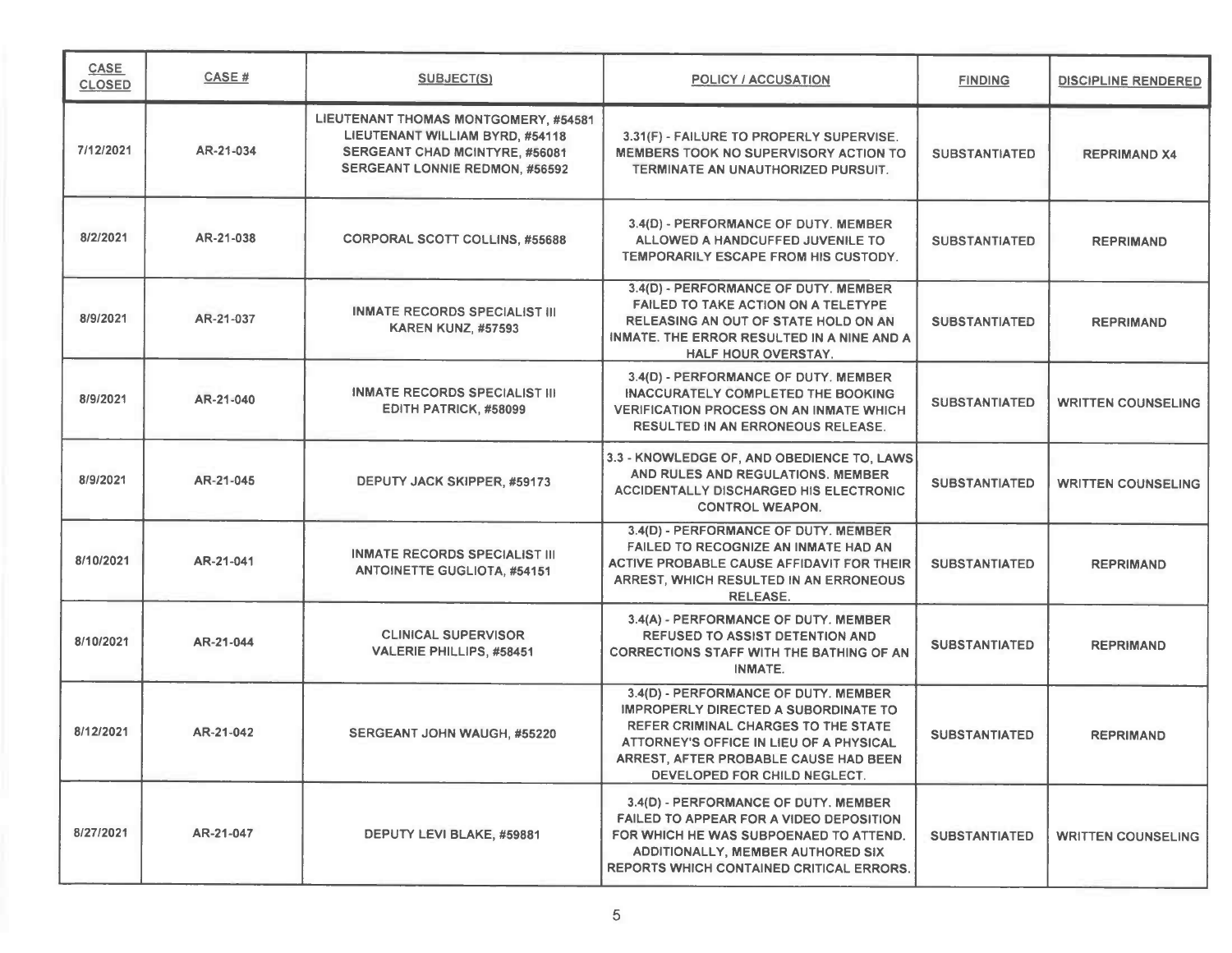| CASE<br><b>CLOSED</b> | <b>CASE#</b> | SUBJECT(S)                                                          | <b>POLICY / ACCUSATION</b>                                                                                                                                                                                                                 | <b>FINDING</b>       | <b>DISCIPLINE RENDERED</b> |
|-----------------------|--------------|---------------------------------------------------------------------|--------------------------------------------------------------------------------------------------------------------------------------------------------------------------------------------------------------------------------------------|----------------------|----------------------------|
| 8/27/2021             | AR-21-043    | LIEUTENANT RYAN BUCKLEY, #54125                                     | 3.4(D) - PERFORMANCE OF DUTY. MEMBER<br>FAILED TO ADEQUATELY STAFF HIS SHIFT<br><b>DURING A HOLIDAY WEEKEND.</b>                                                                                                                           | <b>SUBSTANTIATED</b> | <b>REPRIMAND</b>           |
| 9/10/2021             | AR-21-039    | <b>SERGEANT AARON BELCHER, #57109</b>                               | 3.15 - PROPER CARE OF EQUIPMENT. MEMBER'S<br>AGENCY CREDENTIALS WERE EITHER LOST OR<br><b>STOLEN.</b>                                                                                                                                      | <b>SUBSTANTIATED</b> | <b>WRITTEN COUNSELING</b>  |
| 9/13/2021             | AR-21-048    | <b>FORENSIC SCIENCE SPECIALIST</b><br>LINDA SCIRE, #52760           | 3.19 - CARE, CUSTODY, AND CONTROL OF<br><b>PROPERTY / EVIDENCE, MEMBER LOST AN ITEM</b><br>OF EVIDENCE WHICH WAS PART OF A CRIMINAL<br><b>INVESTIGATION.</b>                                                                               | <b>SUBSTANTIATED</b> | <b>WRITTEN COUNSELING</b>  |
| 10/4/2021             | AR-21-049    | DEPUTY JASON ELLIS, #57430                                          | 3.4(D) - PERFORMANCE OF DUTY. MEMBER<br><b>FAILED TO USE APPROPRIATE OFFICER SAFETY</b><br>TACTICS WHEN DEALING WITH AN AGGRESSIVE<br>AND UNCOOPERATIVE SUSPECT.                                                                           | <b>SUBSTANTIATED</b> | <b>WRITTEN COUNSELING</b>  |
| 10/4/2021             | AR-21-050    | DEPUTY JONATHAN JOYNER, #56971                                      | 3.32 - ABUSE OF SICK TIME. MEMBER CALLED<br>OUT SICK AFTER A REQUEST TO UTILIZE<br><b>VACATION TIME WAS DENIED.</b>                                                                                                                        | <b>SUBSTANTIATED</b> | <b>REPRIMAND</b>           |
| 10/19/2021            | AR-21-053    | <b>INMATE RECORDS SPECIALIST III</b><br>MARLIN RIVERA-PEREZ, #59262 | 3.32 - ABUSE OF SICK TIME. MEMBER CALLED<br>OUT SICK AND LATER ADMITTED HER ABSENCE<br>WAS NOT DUE TO AN ILLNESS.                                                                                                                          | <b>SUBSTANTIATED</b> | <b>REPRIMAND</b>           |
| 10/21/2021            | AR-21-052    | DEPUTY KEVIN PHILLIPS, #55835                                       | 3.4(D) - PERFORMANCE OF DUTY. WHILE<br>WORKING IN THE PINELLAS COUNTY JAIL.<br><b>MEMBER LEFT AN ACCESS CONTROL PANEL</b><br>DOOR OPEN AND UNATTENDED WITH THE KEY<br><b>INSERTED, WHILE INMATE WORKERS WERE</b><br>PRESENT AND UNSECURED. | <b>SUBSTANTIATED</b> | <b>REPRIMAND</b>           |